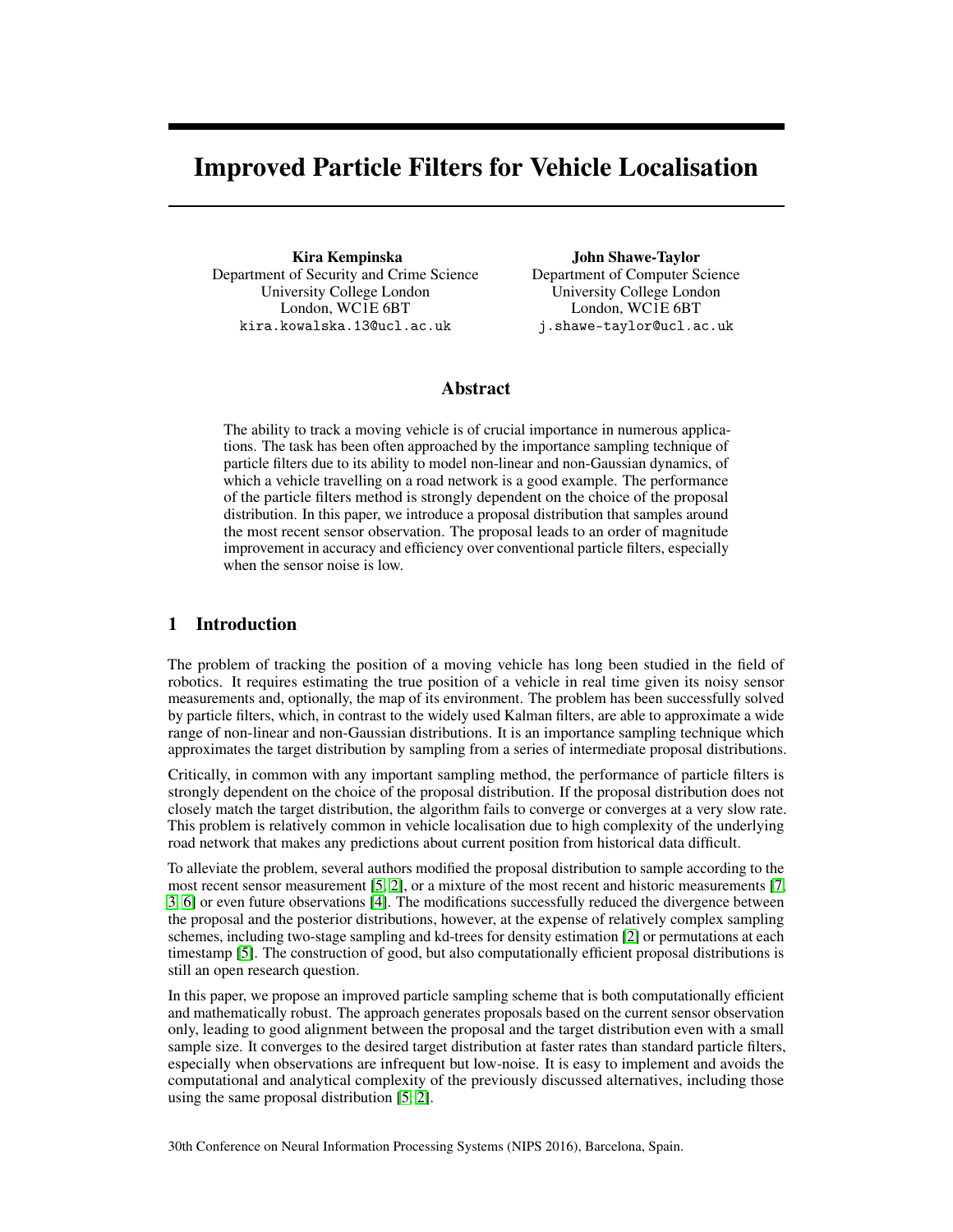#### 2 Problem statement

The key idea of particle filters is to estimate the marginal posterior distribution  $p(x_t | z_{0:t})$  where  $x_t$ is the state of the system at time t and  $z_{0:t} = \{z_0, \ldots, z_t\}$  is a sequence of measurements collected up to time step t. We call the posterior the *belief* and use the following notation

$$
Bel(x_t) = p(x_t \mid z_{0:t}) \tag{1}
$$

In the context of vehicle tracking, the belief is our estimate of the vehicle position at time  $t$  given all measurements collected until then. Particle filters estimate  $Bel(x_t)$  recursively. The underlying assumption of particle filters is that the system follows the *Markov assumption*, that is, measurements  $z_t$  are conditionally independent of past measurements given knowledge of the state  $x_t$ . We can use the Markov assumption and Bayes rule to arrive at a recursive form of  $Bel(x_t)$ :

$$
Bel(x_t) = \frac{p(z_t \mid x_t)p(x_t \mid x_{t-1})Bel(x_{t-1})}{p(z_t \mid z_{0:t-1})}
$$
\n(2)

The recursive equation is the basis for particle filters and the improved particle filters that we propose in this paper.

### 3 Particle Filters

The particle filters method is an importance sampling scheme. It estimates the belief  $Bel(x)$  by a set of m weighted samples distributed according to  $Bel(x)$ :

$$
Bel(x) = \{x^{(i)}, w^{(i)}\}_{i=1,\dots,m}
$$

where each  $x^{(i)}$  is a sample (a state) and  $w^{(i)}$  are non-negative weights called *importance factors* that determine the importance of each sample.

<span id="page-1-0"></span>Particle filters generate samples  $x^{(i)}$  from a proposal distribution given by

$$
Q = p(x_t | x_{t-1})Bel(x_{t-1})
$$
\n(3)

Consequently, the importance factors are calculated from the quotient

$$
\frac{Bel}{Q} = [p(x_t | x_{t-1})Bel(x_{t-1})]^{-1} \frac{p(z_t | x_t) p(x_t | x_{t-1}) Bel(x_{t-1})}{p(z_t | z_{0:t-1})}
$$
\n
$$
\propto p(z_t | x_t)
$$
\n(4)

#### 4 Improved Particle Filters

We propose an improved particle sampling scheme in which  $x_t$  are sampled directly around the most recent observation  $z_t$  according to the proposal distribution:

$$
Q_{new} = \frac{p(z_t \mid x_t)}{\pi(z_t)} \qquad \text{with} \qquad \pi(z_t) = \int p(z_t \mid x_t) dx_t \tag{5}
$$

This new proposal distribution possesses orthogonal strengths to the one in Equation [3,](#page-1-0) in that it generates samples that are highly consistent with the most recent sensor measurement but ignorant of past measurements and controls.

The importance factors for these samples are again calculated by the quotient: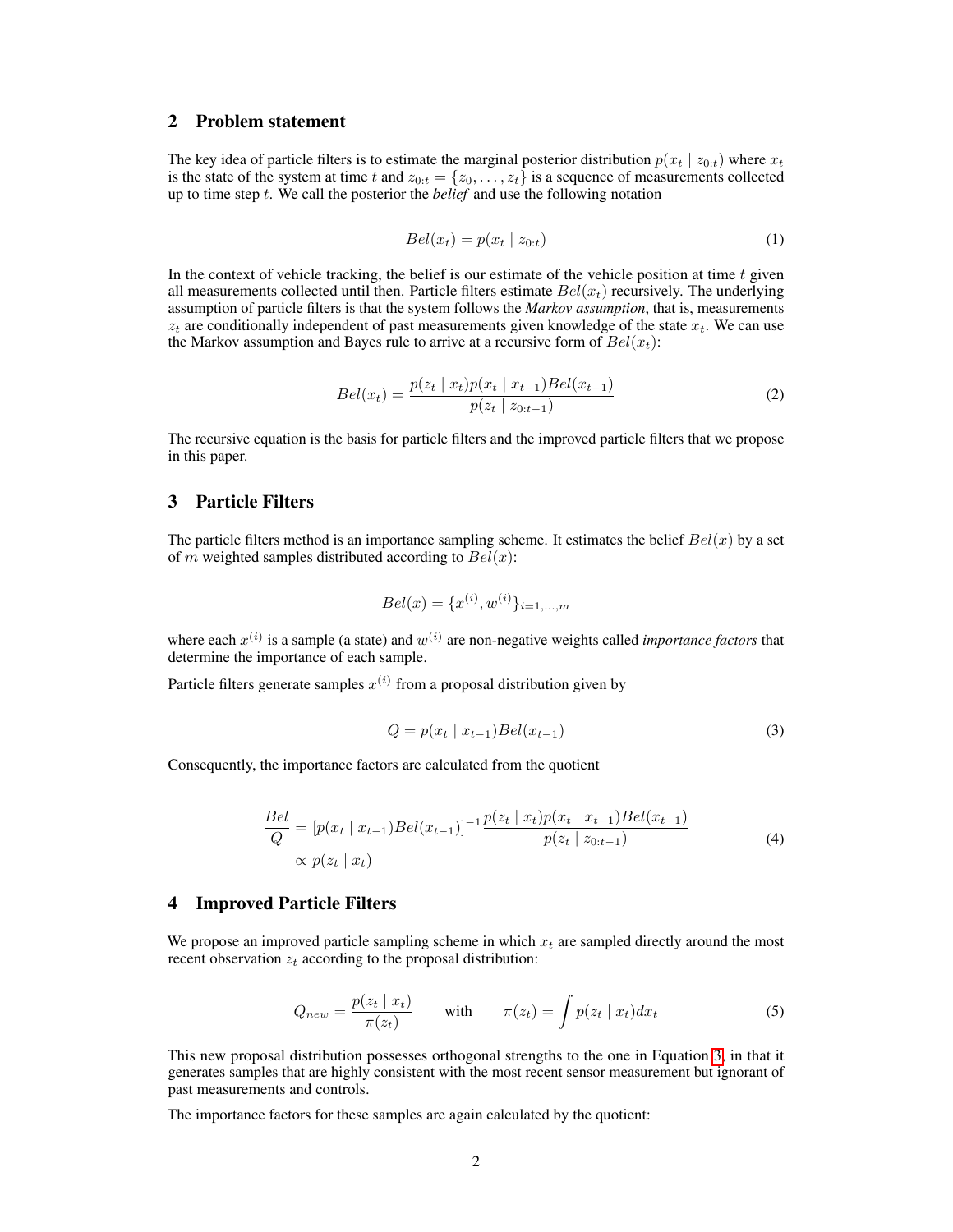$$
\frac{Bel}{Q_{new}} = \left[ \frac{p(z_t \mid x_t)}{\pi(z_t)} \right]^{-1} \frac{p(z_t \mid x_t) p(x_t \mid x_{t-1}) Bel(x_{t-1})}{p(z_t \mid z_{0:t-1})}
$$
\n
$$
= \frac{p(x_t \mid x_{t-1}) Bel(x_{t-1}) \pi(z_t)}{p(z_t \mid z_{0:t-1})}
$$
\n
$$
\propto p(x_t \mid x_{t-1}) Bel(x_{t-1})
$$
\n(6)

Since  $Bel(x_{t-1})$  is represented by a set of samples  $x_{t-1}^{(i)}$  weighted by importance factors  $w_{t-1}^{(i)}$ , the (non-normalised) importance factor for any sample  $x_t^{(j)}$  can be approximated by

$$
\sum_{i=1}^{m} p(x_t^{(j)} \mid x_{t-1}^{(i)}) w_{t-1}^{(i)} \tag{7}
$$

The proposed sampling scheme changes how measurements are used in particle filters: the current measurement is now used for sampling (instead of weighing); past measurements are used for calculating importance factors (instead of sampling).

#### 5 Application to Vehicle Tracking

#### 5.1 Data

We tested the improved particle filters method on a GPS trajectory of a police patrol vehicle during its night shift (9am to 7am) in the London Borough of Camden on February  $9^{th}$  2015. The dataset contains 4,800 GPS points that were emitted roughly every second when moving. It was acquired for research purposes as part of the "Crime, Policing and Citizenship" project<sup>[1](#page-2-0)</sup>.

#### 5.2 Results

A series of tests was conducted to elucidate the difference between the standard and the proposed particle filters. We found that the modified proposal distribution consistently outperforms conventional particle filters in terms of accuracy. Largest gains in accuracy are observed on datasets with long sampling intervals, e.g. one minute and more. Figure [1](#page-3-2) plots the prediction error (in meters) of both algorithms for different sampling intervals and levels of sensor noise, using  $m = 10$  samples only. It shows that the proposed method has lower *median* error across all examined sampling rates and sensor noise levels, as well as much lower error *variation*.

We tested the sensitivity of the proposed method to the number of samples used. Figure [2](#page-3-3) shows comparative results on GPS data with the sampling interval of 70 seconds. The proposed method yields significantly better results, both in terms of accuracy and robustness to failure. Failure means that a method loses track of the position of the vehicle, i.e. all positions that it proposes are completely unlikely given sensor data. When only  $m = 10$  samples are used, the proposed method reduces the estimation error by almost 10 meters and the percentage of failure by as much as 68%. The performance is further improved when more samples are used, but the gain is small compared to the conventional particle filters. Therefore, it can be reliably used with a small number of samples, making it highly computationally efficient.

#### 6 Conclusions

This paper describes a modified particle filters method that shows uniformly superior accuracy and robustness to failure to the conventional particle filters. The improved algorithm utilizes a different proposal distribution which uses only the most recent observation in the position prediction process.

<span id="page-2-0"></span><sup>1</sup>UCL Crime Policing and Citizenship: <http://www.ucl.ac.uk/cpc/>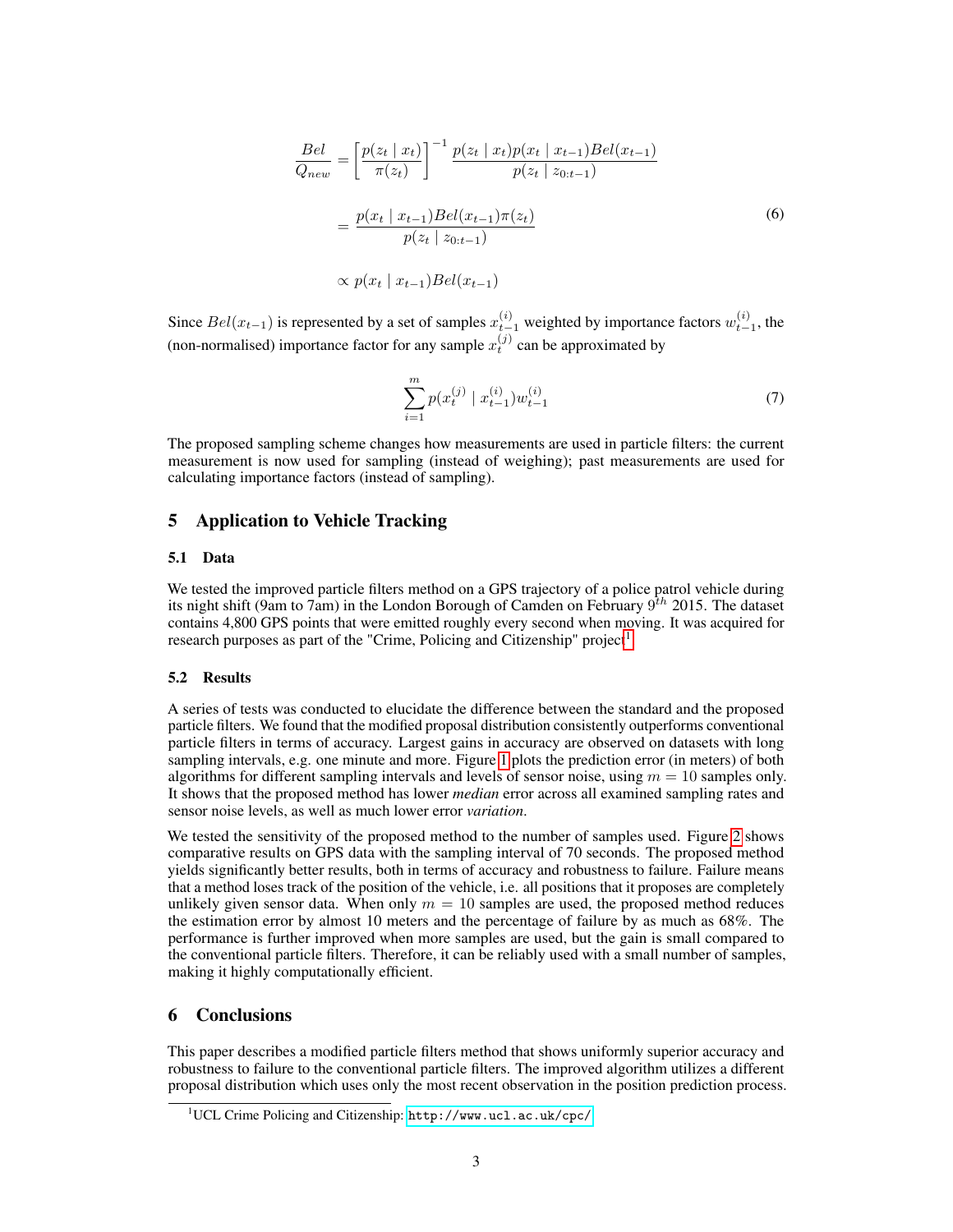<span id="page-3-2"></span>

Figure 1: Accuracy of the improved particle filters (red) and the standard particle filters (blue) on GPS data with varied sampling rate and sensor noise, represented as 25th, 50th and 75th percentiles of prediction errors.

<span id="page-3-3"></span>

Figure 2: Accuracy and robustness to failure of the improved particle filters (red) and the conventional particle filters (blue) as a function of the number of samples used. Accuracy is shown as the 25th, 50th and 75th percentiles of prediction errors.

In doing so, it makes more efficient use of the particles, particularly in situations in which the sensor measurements are infrequent but lo-noise. We believe that our results illustrate that particle filters can be radically improved if one carefully chooses a proposal distribution, such that it extracts the most information from the available data.

#### Acknowledgements

This work is part of the project - Crime, Policing and Citizenship (CPC): Space-Time Interactions of Dynamic Networks (www.ucl.ac.uk/cpc), supported by the UK Engineering and Physical Sciences Research Council (EP/J004197/1). The data provided by Metropolitan Police Service (London) is greatly appreciated.

#### References

- [1] Barber, D. (2012). *Bayesian Reasoning and Machine Learning*. Cambridge University Press.
- <span id="page-3-0"></span>[2] Fox, D., Thrun, S., Burgard, W., and Dellaert, F. (2001). Particle Filters for Mobile Robot Localization. In *Sequential Monte Carlo Methods in Practice*, pages 401–428. Springer New York, New York, NY.
- <span id="page-3-1"></span>[3] Kong, A., Liu, J. S., and Hung Wong, W. (1994). Sequential Imputations and Bayesian Missing Data Problems. *Journal of the American Statistical Association*, 89(425):278–288.